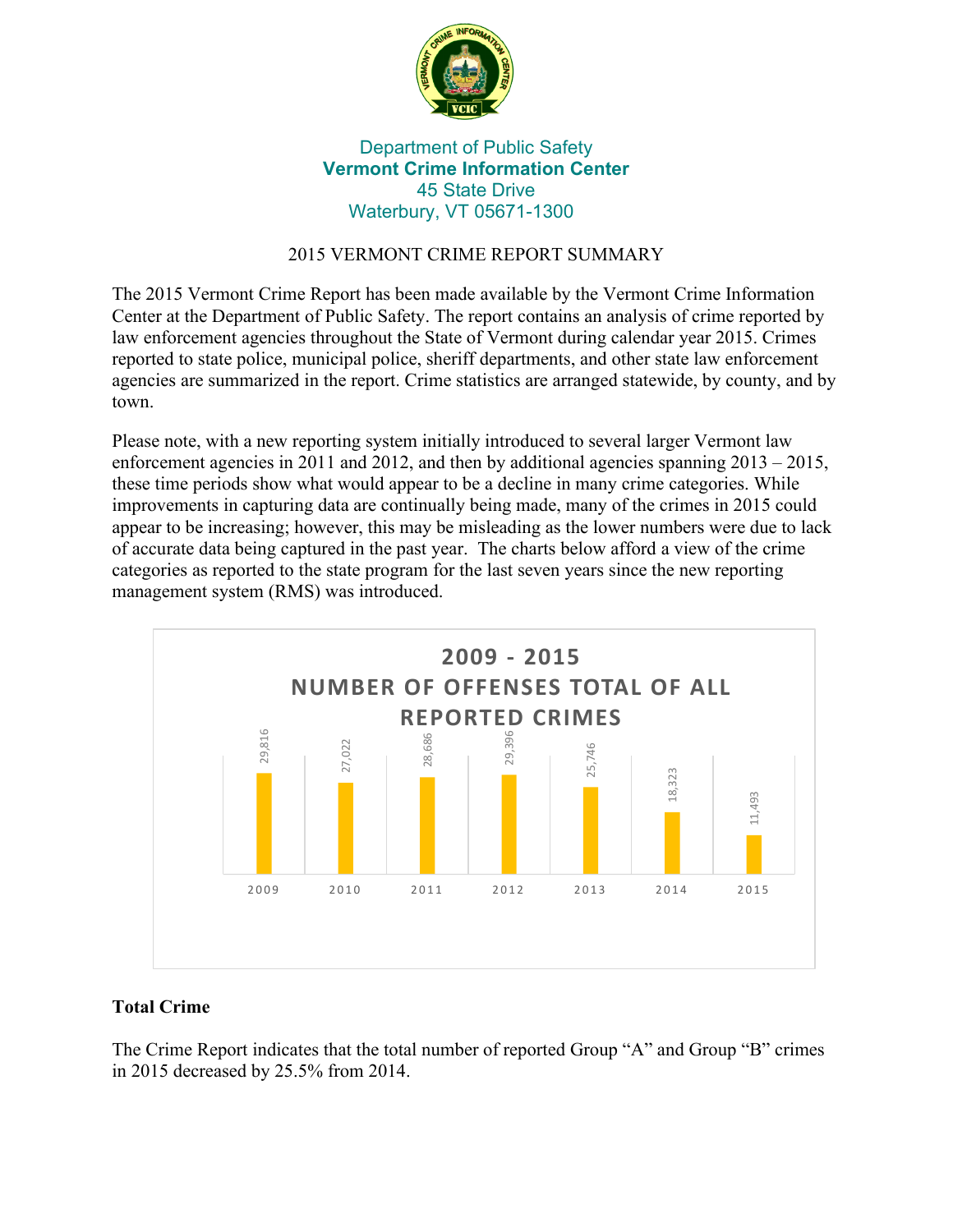In 2015, reported Group "A" crimes decreased by 35.6% when compared to 2014 while reported Group "B" crimes increased by 1.2%. Group "A" crimes are considered more serious crimes and are counted whenever a complaint is received by law enforcement. Group "B" crimes are a group of eleven less serious crimes which are only reported when an arrest is made. Of the Group "B" crimes there was a noted increase in Liquor Law Violations by 20.2%.

#### **Crimes Against Persons**

Reported crimes committed against persons increased by 10.8% from 2014. Reported Aggravated Assault increased by 5.2% from 445 to 468 and reported Forcible Rape crimes increased 41.3% from 109 to 154. Additionally, reported Forcible Fondling crimes increased by 8.3% from 72 to 78.

Of crimes against persons there was a notable increase in Intimidation offenses of 42.8%.

The overall number of crimes against persons reported to the state program increased during 2015 the two most notable are; Robbery increasing from 87 to 162; however, reported Murder remained the same at 11 incidents. These numbers are the Homicides reported to the Vermont Crime Information Center and may differ from what has been reported to law enforcement agencies.

Based on reported data 3,303 individuals were victims of crimes against persons in Vermont in 2015; 87 of the victims were law enforcement officers. Fifty-four percent of victims of crimes against persons were women. Men and women in the age group 21- 29 were more frequently the victims of violent crime than any other age group. Men and women over the age of 60 years old were the least likely to be adult victims of violent crime. In 82% of crimes against persons where defendant/victim relationship information was known the defendant was an acquaintance, intimate partner or family member of the victim. In approximately 96% of the violent crime incidents the victim received either no injuries or minor injuries. Dangerous weapons including firearms were used in 11% of crimes involving a victim. Approximately 58% of crimes against persons in Vermont occurred in residences, which makes the home the most frequent location for these types of incidents. Highways or roads and commercial locations are the second most frequent locations for crimes against persons.

Domestic violence incidents involving intimate partners that were reported to the state program increased by approximately 21% with 874 incidents during 2015 versus 720 in 2014. The majority of domestic violence crimes involve simple assaults (70.5%) and aggravated assaults  $(17.7\%)$ .

For reported Crimes Against Persons the 2015 increase is highly suspected to be the results of upgrades made to the new reporting software and the numbers are now more accurately reflected than they were in the previous year.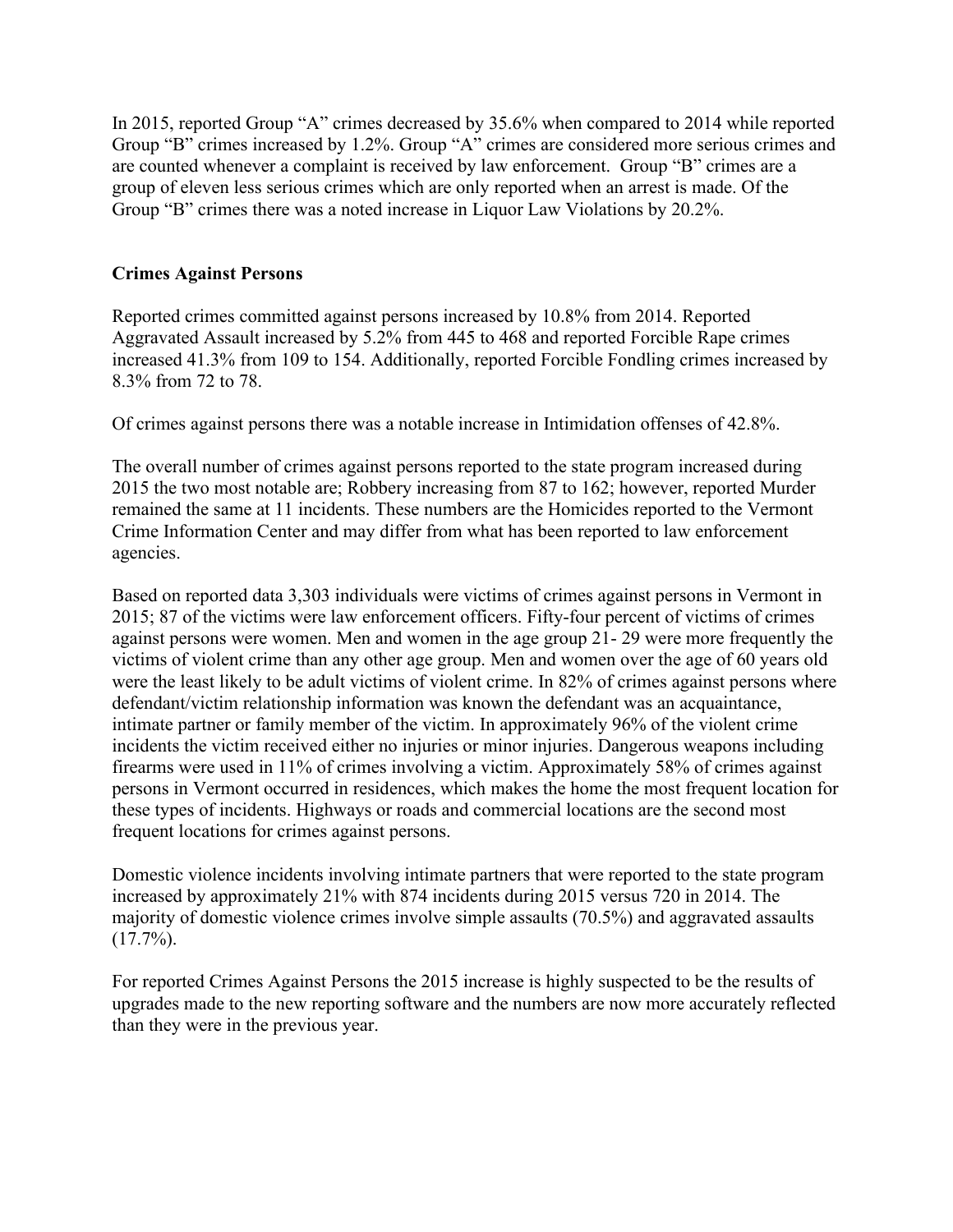### **Property Crime**

Overall reported property crime in Vermont decreased by 43.5% in 2015. This decrease could be due in large part to the new reporting system now used by a number of law enforcement agencies. Residences were the targets in 74.2% of reported burglaries. In 38% of the reported cases no forced-entry was required by burglars to enter the target buildings. The majority of the reported residential burglaries occurred between 8:00 A.M. and 8:59 A.M.

Larceny/Theft saw a reported decrease during 2015 and this may be due in large part to the previously mentioned new reporting system. Within this category decreases were most notable in Larceny Other (63.5%), Theft of Motor Vehicle Parts and Accessories (42.5%) and Pickpocketing (56.3%). Discount and Department Stores were the most frequent targets for shoplifting incidents at 40.3%, followed by grocery stores at 24.6%, convenience stores at 12.5% and specialty stores at 8.8%. The most common monetary assessments of shoplifting incidents involved values of \$500-\$4999 attributing to 50.8%. The highest percentage of reported stolen property (36.4%) was classified as Other. Some commonly stolen items included Clothes/Furs (6.1%), Consumable Goods (4.5%), Money (8.1%) and Merchandise (4.3%).

In Vermont the total property loss in 2015 due to criminal activity reported to law enforcement agencies statewide was \$9,146,825.00 an over \$1 million decrease from 2014. Reported Theft accounts for the largest single monetary loss at \$3,737,925 million, followed by burglary at \$2,967,858 million and destruction of property/vandalism \$1,722,424 million.

The decrease noted above is in likelihood due to the new reporting software not capturing all the property crimes.

### **Drug Crime**

Reported Drug crime decreased 50.9% from 2072 incidents in 2014 to 1017 incidents in 2015. In 2015 there was a notable decrease in Marijuana reported crimes, reported incidents dropped from 922 to 276, a 70.1% difference. This drop coincides with the decriminalization of Marijuana which may account for the decrease.

Other major categories of drug crimes include a reported decrease in Cocaine (44.4%), and in heroin (21.8%). Unknown Drug types reported constituted less than 12.6% of drug cases.

Reported incidents involving over three drug types showed a decreased for the second year by 54.5% during 2015. There was also a 26.2% drop in the reported incidents involving 'other' drugs. Some examples of drugs that may be classified in the 'other' categories include (but are not limited to) Ecstasy and various prescription drugs such as Oxycodone and Valium.

### **National and Regional Comparisons**

In order to gauge the level and types of violent crimes occurring across the nation, the FBI has developed the Violent Crime Index. The Index is based on a sample of the violent crimes in a state. The Index only includes the number of murders, robberies, aggravated assaults, and rapes.